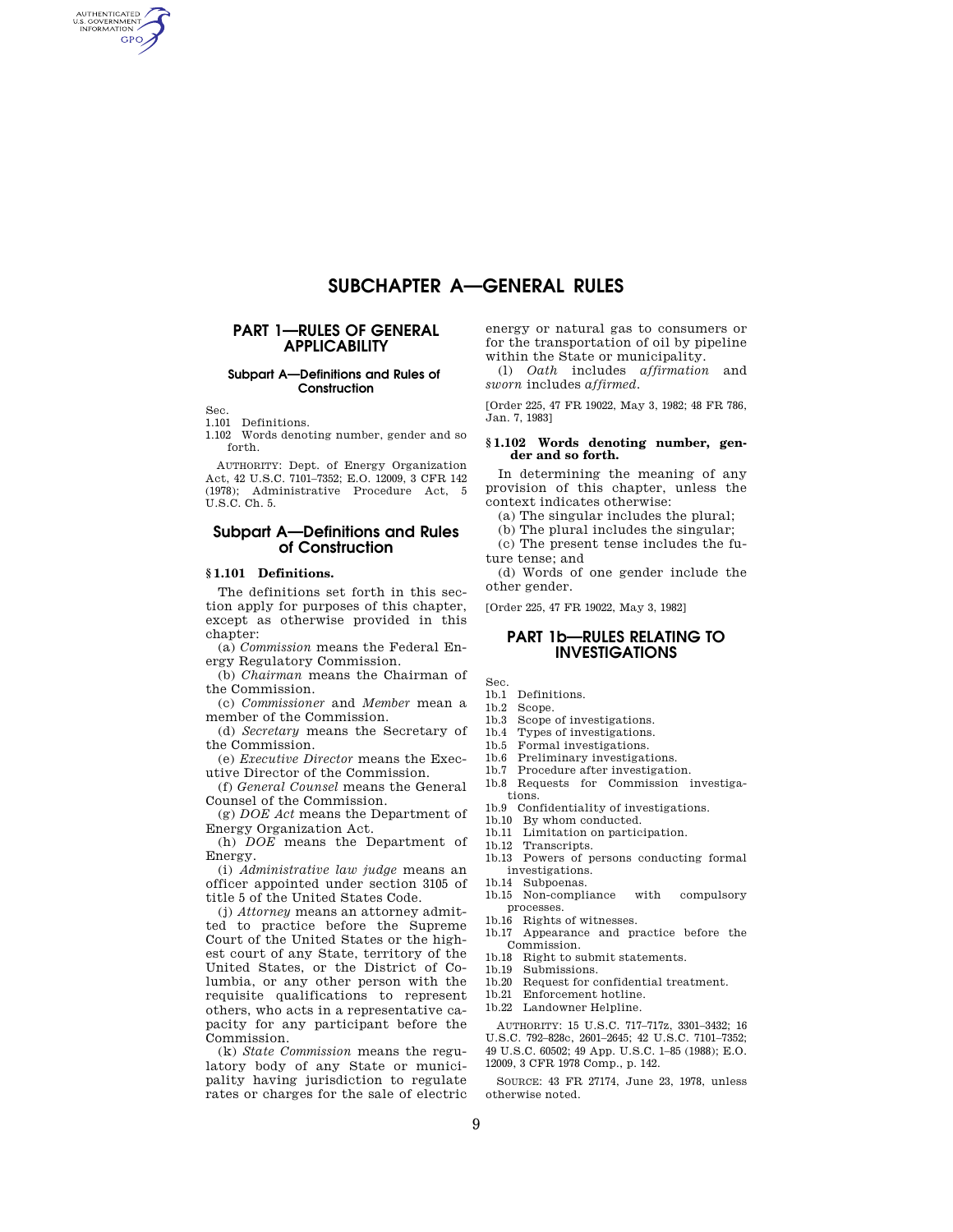# **§ 1b.1 18 CFR Ch. I (4–1–18 Edition)**

# **§ 1b.1 Definitions.**

For purposes of this part—

(a) *Formal investigation* means an investigation instituted by a Commission Order of Investigation.

(b) *Preliminary Investigation* means an inquiry conducted by the Commission or its staff, other than a formal investigation.

(c) Investigating officer means the individual(s) designated by the Commission in an Order of Investigation as Officer(s) of the Commission.

(d) *Enforcement Hotline* is a forum in which to address quickly and informally any matter within the Commission's jurisdiction concerning natural gas pipelines, oil pipelines, electric utilities and hydroelectric projects.

[43 FR 27174, June 23, 1978, as amended by Order 602, 64 FR 17097, Apr. 8, 1999]

# **§ 1b.2 Scope.**

This part applies to investigations conducted by the Commission but does not apply to adjudicative proceedings.

### **§ 1b.3 Scope of investigations.**

The Commission may conduct investigations relating to any matter subject to its jurisdiction.

#### **§ 1b.4 Types of investigations.**

Investigations may be formal or preliminary, and public or private.

#### **§ 1b.5 Formal investigations.**

The Commission may, in its discretion, initiate a formal investigation by issuing an Order of Investigation. Orders of Investigation will outline the basis for the investigation, the matters to be investigated, the officer(s) designated to conduct the investigation and their authority. The director of the office responsible for the investigation may add or delete Investigating Officers in the Order of Investigation.

# **§ 1b.6 Preliminary investigations.**

The Commission or its staff may, in its discretion, initiate a preliminary investigation. In such investigations, no process is issued or testimony compelled. Where it appears from the preliminary investigation that a formal investigation is appropriate, the staff will so recommend to the Commission.

# **§ 1b.7 Procedure after investigation.**

Where it appears that there has been or may be a violation of any of the provisions of the acts administered by the Commission or the rules, opinions or orders thereunder, the Commission may institute administrative proceedings, initiate injunctive proceedings in the courts, refer matters, where appropriate, to the other governmental authorities, or take other appropriate action.

#### **§ 1b.8 Requests for Commission investigations.**

(a) Any individual, partnership, corporation, association, organization, or other Federal or State governmental entity, may request the Commission to institute an investigation.

(b) Requests for investigations should set forth the alleged violation of law with supporting documentation and information as completely as possible. No particular forms or formal procedures are requested.

(c) It is the Commission's policy not to disclose the name of the person or entity requesting an investigation except as required by law, or where such disclosure will aid the investigation.

## **§ 1b.9 Confidentiality of investigations.**

All information and documents obtained during the course of an investigation, whether or not obtained pursuant to subpoena, and all investigative proceedings shall be treated as nonpublic by the Commission and its staff except to the extent that (a) the Commission directs or authorizes the public disclosure of the investigation; (b) the information or documents are made a matter of public record during the course of an adjudicatory proceeding; or (c) disclosure is required by the Freedom of Information Act, 5 U.S.C. 552. Procedures by which persons submitting information to the Commission during the course of an investigation may specifically seek confidential treatment of information for purposes of Freedom of Information Act disclosure are set forth in 18 CFR part 3b and §1b.20. A request for confidential treatment of information for purposes of Freedom of Information Act disclosure shall not, however, prevent disclosure for law enforcement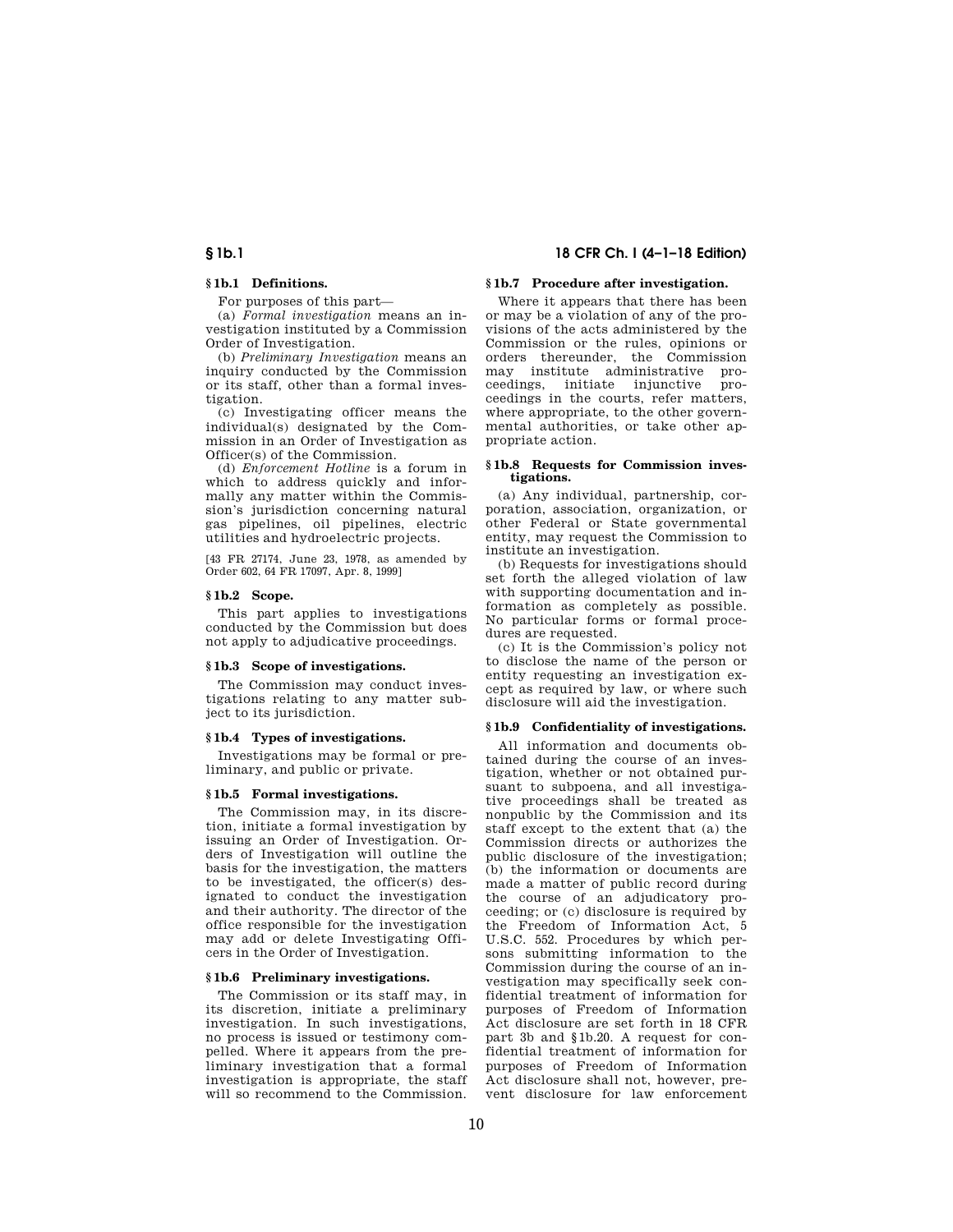# **Federal Energy Regulatory Commission § 1b.15**

purposes or when disclosure is otherwise found appropriate in the public interest and permitted by law.

#### **§ 1b.10 By whom conducted.**

Formal Commission investigations are conducted by the Commission or by an individual(s) designated and authorized in the Order of Investigation. Investigating Officers are *officers* within the meaning of the statutes administered by the Commission and are authorized to perform the duties of their office in accordance with the laws of the United States and the regulations of the Commission. Investigating Officers shall have such duties as the Commission may specify in an Order of Investigation.

## **§ 1b.11 Limitation on participation.**

There are no parties, as that term is used in adjudicative proceedings, in an investigation under this part and no person may intervene or participate as a matter of right in any investigation under this part.

[43 FR 27174, June 23, 1978, as amended by Order 756, 77 FR 4893, Feb. 1, 2012]

# **§ 1b.12 Transcripts.**

Transcripts, if any, of investigative testimony shall be recorded solely by the official reporter, or by any other person or means designated by the investigating officer. A witness who has given testimony in an investigation shall be entitled, upon written request, to procure a transcript of the witness' own testimony on payment of the appropriate fees, except that in a nonpublic formal investigation, the office responsible for the investigation may for good cause deny such request. In any event, any witness or his counsel, upon proper identification, shall have the right to inspect the official transcript of the witness' own testimony.

[43 FR 27174, June 23, 1978, as amended by Order 225, 47 FR 19054, May 3, 1982; Order 756, 77 FR 4893, Feb. 1, 2012]

#### **§ 1b.13 Powers of persons conducting formal investigations.**

Any member of the Commission or the Investigating Officer, in connection with any formal investigation ordered by the Commission, may administer

oaths and affirmations, subpoena witnesses, compel their attendance, take evidence, and require the production of any books, papers, correspondence, memoranda, contracts, agreements or other records relevant or material to the investigation.

#### **§ 1b.14 Subpoenas.**

(a) Service of a subpoena upon a person named therein shall be made by the investigating officer (1) by personal delivery, (2) by certified mail, (3) by leaving a copy thereof at the principle office or place of business of the person to be served, (4) or by delivery to any person designated as agent for service or the person's attorney.

(b) At the time for producing documents subpoenaed in an investigation, the subpoenaed party shall submit a statement stating that, if true, such person has made a diligent search for the subpoenaed documents and is producing all the documents called for by the subpoena. If any subpoenaed document(s) are not produced for any reason, the subpoenaed party shall state the reason therefor.

(c) If any subpoenaed documents in an investigation are withheld because of a claim of the attorney-client privilege, the subpoenaed party shall submit a list of such documents which shall, for each document, identify the attorney involved, the client involved, the date of the document, the person(s) shown on the document to have prepared and/or sent the document, and the person(s) shown on the document to have received copies of the document.

[43 FR 27174, June 23, 1978, as amended by Order 756, 77 FR 4893, Feb. 1, 2012]

## **§ 1b.15 Non-compliance with compulsory processes.**

In cases of failure to comply with Commission compulsory processes, appropriate action may be initiated by the Commission or the Attorney General, including but not limited to actions for enforcement or the imposition of penalties.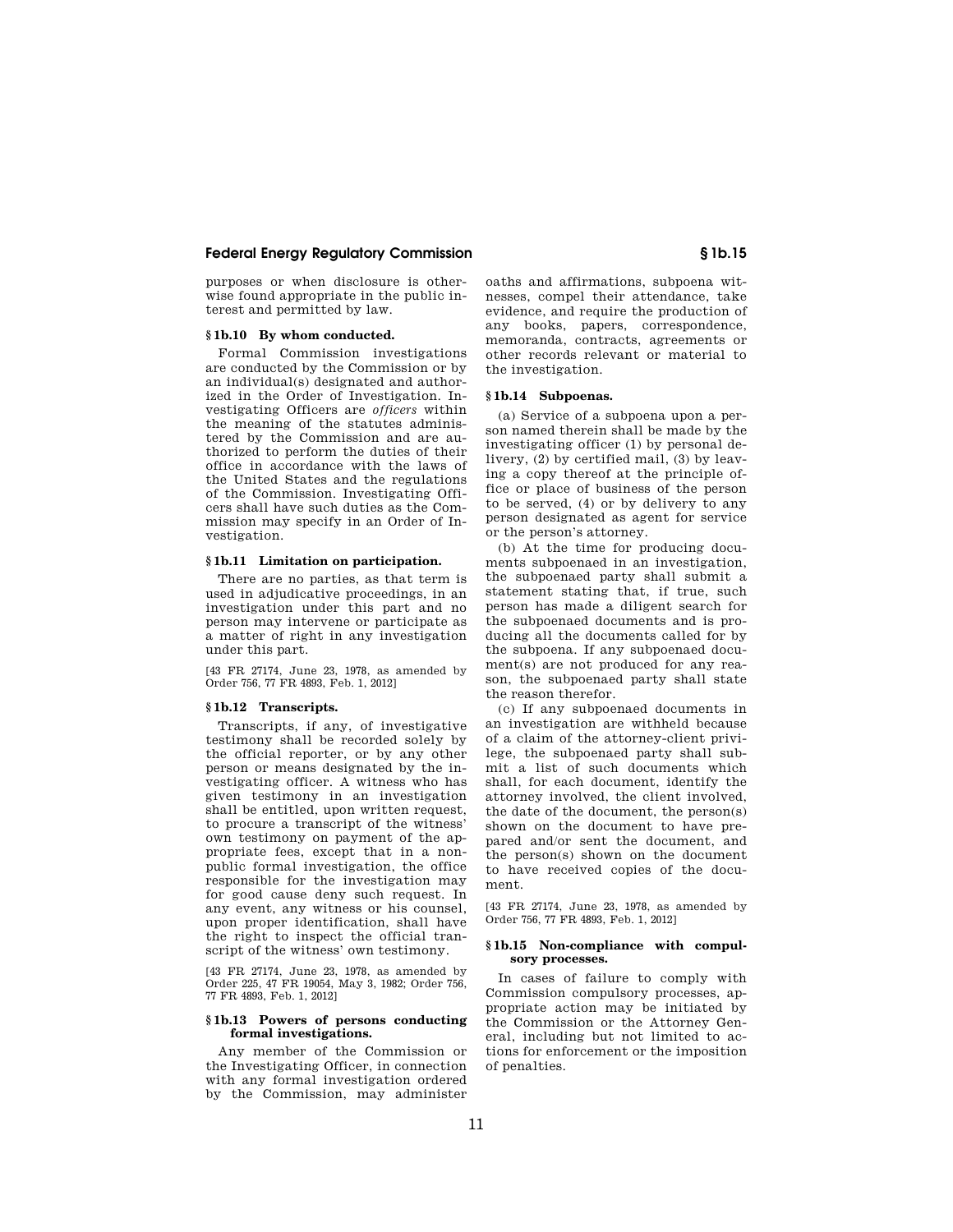# **§ 1b.16 18 CFR Ch. I (4–1–18 Edition)**

# **§ 1b.16 Rights of witnesses.**

(a) Any person who is compelled or requested to furnish documentary evidence or testimony in a formal investigation shall, upon request, be shown the Commission's Order of Investigation. Copies of Orders of Investigation shall not be furnished, for their retention, to such persons requesting the same except with the express approval of the director of the office responsible for the investigation. Such approval shall not be given unless the director of the office responsible for the investigation, in the director's discretion is satisfied that there exist reasons consistent with the protection of privacy of persons involved in the investigation and with the unimpeded conduct of the investigation.

(b) Any person compelled to appear, or who appears in person at a formal investigation by request or permission of the Investigating Officer may be accompanied, represented and advised by counsel, as provided by §385.2101 of this chapter and these rules, except that all witnesses shall be sequestered and, unless permitted in the discretion of the Investigating Officer, no witness or the counsel accompanying any such witness shall be permitted to be present during the examination of any other witness called in such proceeding. When counsel does represent more than one person in an investigation, for example, where the counsel is counsel to the witness and his employer, said counsel shall inform the Investigating Officer and each client of said counsel's possible conflict of interest in representing that client and, if said counsel appears with a witness giving testimony on the record in an investigation, counsel shall state on the record all persons said counsel represents in the investigation.

(c) Any witness may be accompanied, represented, and advised by counsel as follows:

(1) Counsel for a witness may advise the witness, in confidence, upon his initiative or the witness' with respect to any question, and if the witness refuses to answer a question, then the witness or counsel may briefly state on the record the legal grounds for such refusal.

(2) Where it is claimed that the witness has a privilege to refuse to answer a question on the grounds of self-incrimination, the witness must assert the privilege personally.

(3) Following completion of the examination of a witness, such witness may make a statement on the record and his counsel may on the record question the witness to enable the witness to clarify any of the witness' answers or to offer other evidence.

(4) The Investigating Officer shall take all necessary action to regulate the course of the proceeding to avoid delay and prevent or restrain obstructionist or contumacious conduct or contemptuous language. Such officer may report to the Commission any instances where an attorney or representative has refused to comply with his directions, or has engaged in obstructionist or contumacious conduct or has used contemptuous language in the course of the proceeding. The Commission may thereupon take such further action as the circumstances may warrant, including suspension or disbarment of counsel from further appearance or practice before it, in accordance with §385.2101 of this chapter, or exclusion from further participation in the particular investigation.

(d) Unless otherwise ordered by the Commission, in any public formal investigation, if the record shall contain implications of wrongdoing by any person, such person shall have the right to appear on the record; and in addition to the rights afforded other witnesses hereby, he shall have a reasonable opportunity of cross-examination and production of rebuttal testimony or documentary evidence. *Reasonable*  shall mean permitting persons as full an opportunity to assert their position as may be granted consistent with administrative efficiency and with avoidance of undue delay. The determinations of reasonableness in each instance shall be made in the discretion of the investigating officer.

[43 FR 27174, June 23, 1978, as amended by Order 225, 47 FR 19054, May 3, 1982]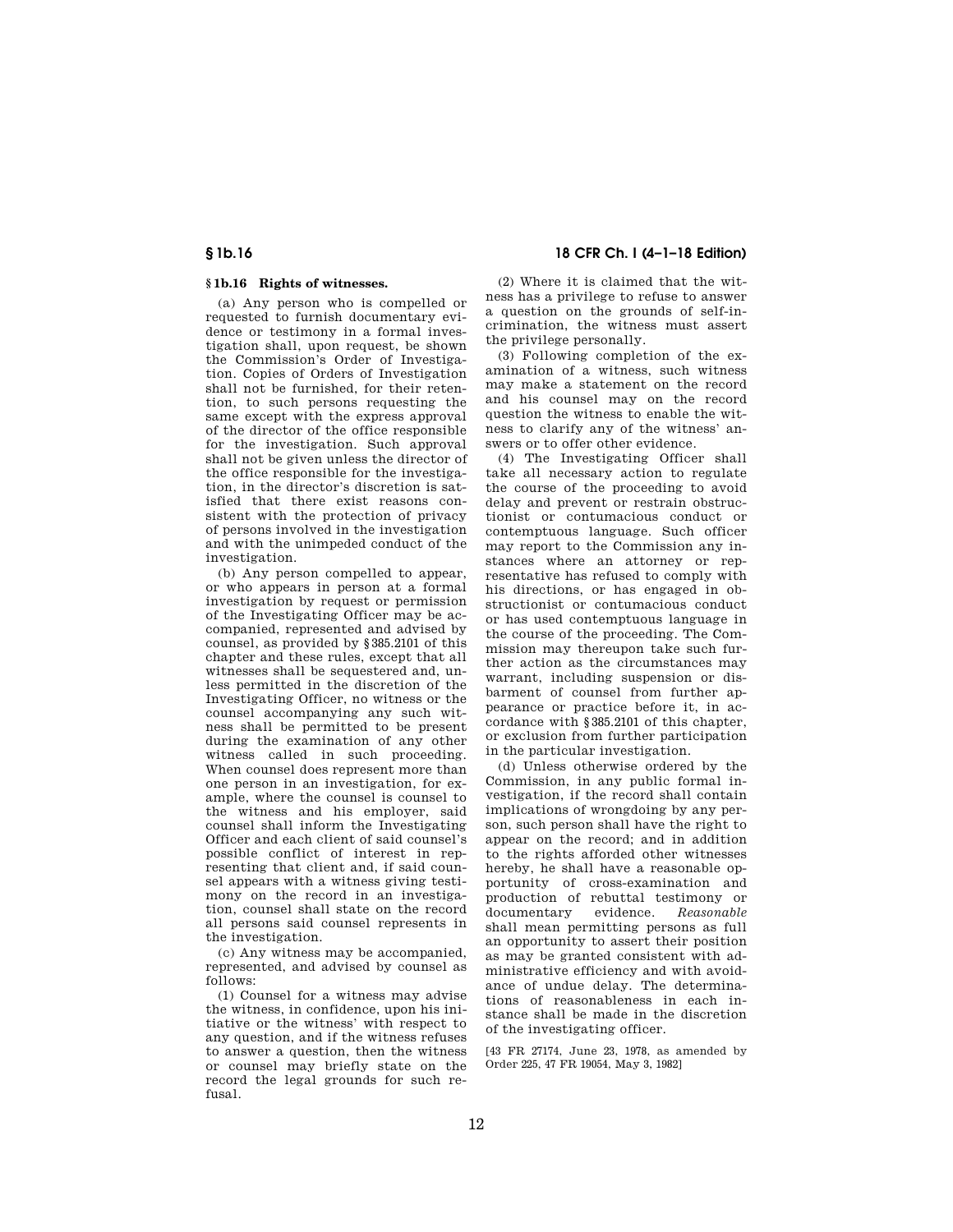# **Federal Energy Regulatory Commission § 1b.20**

# **§ 1b.17 Appearance and practice before the Commission.**

The provisions of subpart U of part 385 of this chapters are specifically applicable to all investigations.

[43 FR 27174, June 23, 1978, as amended by Order 225, 47 FR 19054, May 3, 1982]

#### **§ 1b.18 Right to submit statements.**

Any person may, at any time during the course of an investigation, submit documents, statements of facts or memoranda of law for the purpose of explaining said person's position or furnishing evidence which said person considers relevant regarding the matters under investigation.

## **§ 1b.19 Submissions.**

In the event the Investigating Officer determines to recommend to the Commission that an entity be made the subject of a proceeding governed by part 385 of this chapter, or that an entity be made a defendant in a civil action to be brought by the Commission, the Investigating Officer shall, unless extraordinary circumstances make prompt Commission review necessary in order to prevent detriment to the public interest or irreparable harm, notify the entity that the Investigating Officer intends to make such a recommendation. Such notice shall provide sufficient information and facts to enable the entity to provide a response. Within 30 days of such notice, the entity may submit to the Investigating Officer a non-public response, which may consist of a statement of fact, argument, and/or memorandum of law, with such supporting documentation as the entity chooses, showing why a proceeding governed by part 385 of this chapter should not be instituted against said entity, or why said entity should not be made a defendant in a civil action brought by the Commission. If the response is submitted by the due date, the Investigating Officer shall present it to the Commission together with the Investigating Officer's recommendation. The Commission will consider both the Investigating Officer's recommendation and the entity's timely response in deciding whether to take further action.

[Order 711, 73 FR 29433, May 21, 2008]

# **§ 1b.20 Request for confidential treatment.**

Any person compelled to produce documents in an investigation may claim that some or all of the information contained in a particular document(s) is exempt from the mandatory public disclosure requirements of the Freedom of Information Act (5 U.S.C. 552), is information referred to in 18 U.S.C. 1905, or is otherwise exempt by law from public disclosure. In such case, the person making such claim shall, at the time said person produces the document to the officer conducting the investigation shall also produce a second copy of the document from which has been deleted the information for which the person wishes to claim confidential treatment. The person shall indicate on the original document that a request for confidential treatment is being made for some or all of the information in the document and shall file a statement specifying the specific statutory justification for nondisclosure of the information for which confidential treatment is claimed. General claims of confidentiality are not sufficient. Sufficient information must be furnished for the officer conducting the investigation, or other appropriate official, to make an informed decision on the request for confidential treatment. If the person states that the information comes within the exception in 5 U.S.C. 552(b)(4) for trade secrets and commercial or financial information, the person shall include a statement specifying why the information is privileged or confidential. If the person filing a document does not submit a second copy of the document with the confidential information deleted, the Officer conducting the investigation may assume that there is no objection to public disclosure of the document in its entirety. The Commission retains the right to make the determination with regard to any claim of confidentiality. Notice of the decision by the investigating Officer or other appropriate official to deny a claim, in whole or in part, and an opportunity to respond shall be given to a person claiming confidentiality no less than 5 days before its public disclosure.